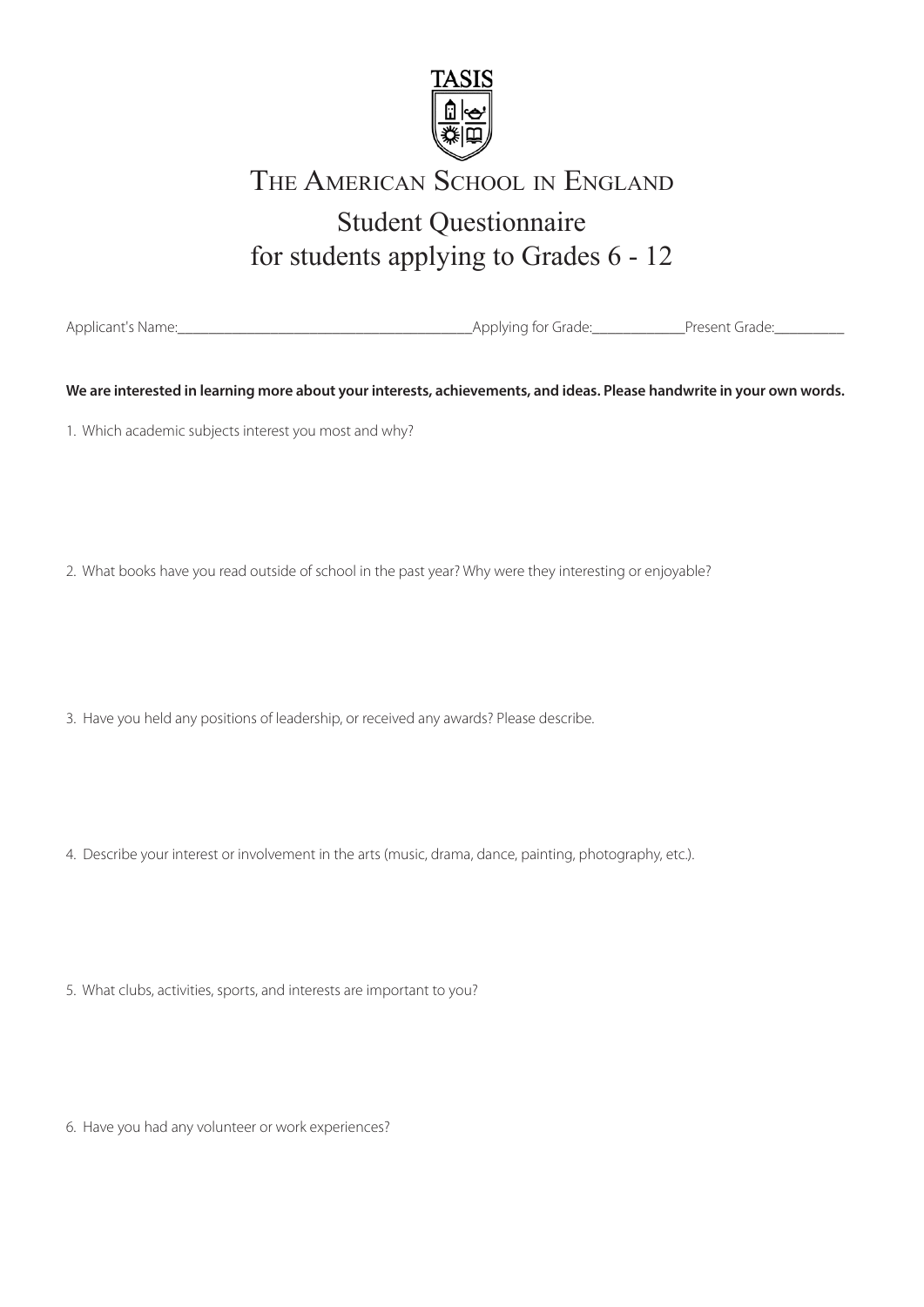### **Please complete the following sentences:**

| One of the greatest challenges I have faced was |  |  |  |  |  |
|-------------------------------------------------|--|--|--|--|--|
|-------------------------------------------------|--|--|--|--|--|

- What I most like about school is
- I would like to be better at
- Three words I would use to describe myself are
- I spend my free time
- I would like to travel to because

## **Upper School Applicants**

|                                                                                                                                  |                | 1. Where might you attend college or university?                    |  |             |         |           |                                                                                             |  |
|----------------------------------------------------------------------------------------------------------------------------------|----------------|---------------------------------------------------------------------|--|-------------|---------|-----------|---------------------------------------------------------------------------------------------|--|
| $\Box$ US                                                                                                                        |                |                                                                     |  |             |         |           | $\Box$ UK $\Box$ Germany $\Box$ Canada $\Box$ Japan $\Box$ Spain $\Box$ Korea $\Box$ Other: |  |
| What is the subject area you are interested in studying in college or university? (e.g., arts, business, engineering, languages, |                |                                                                     |  |             |         |           |                                                                                             |  |
|                                                                                                                                  | law, medicine) |                                                                     |  |             |         |           | Undecided at this time                                                                      |  |
|                                                                                                                                  |                | 2. For upper school applicants, are you considering the IB Diploma? |  |             | $Yes^*$ | $\Box$ No |                                                                                             |  |
|                                                                                                                                  |                |                                                                     |  | AP Classes? | l Yes   | $\Box$ No |                                                                                             |  |
|                                                                                                                                  |                |                                                                     |  |             |         |           | *If yes, additional information is required upon enrollment                                 |  |

3. How long do you plan to study at TASIS?

## **For Upper School Boarding Applicants**:

4. Have you previously boarded? If so, please briefly describe your experience.

# **For EAL/EFL Students:**

1. How many years have you studied English?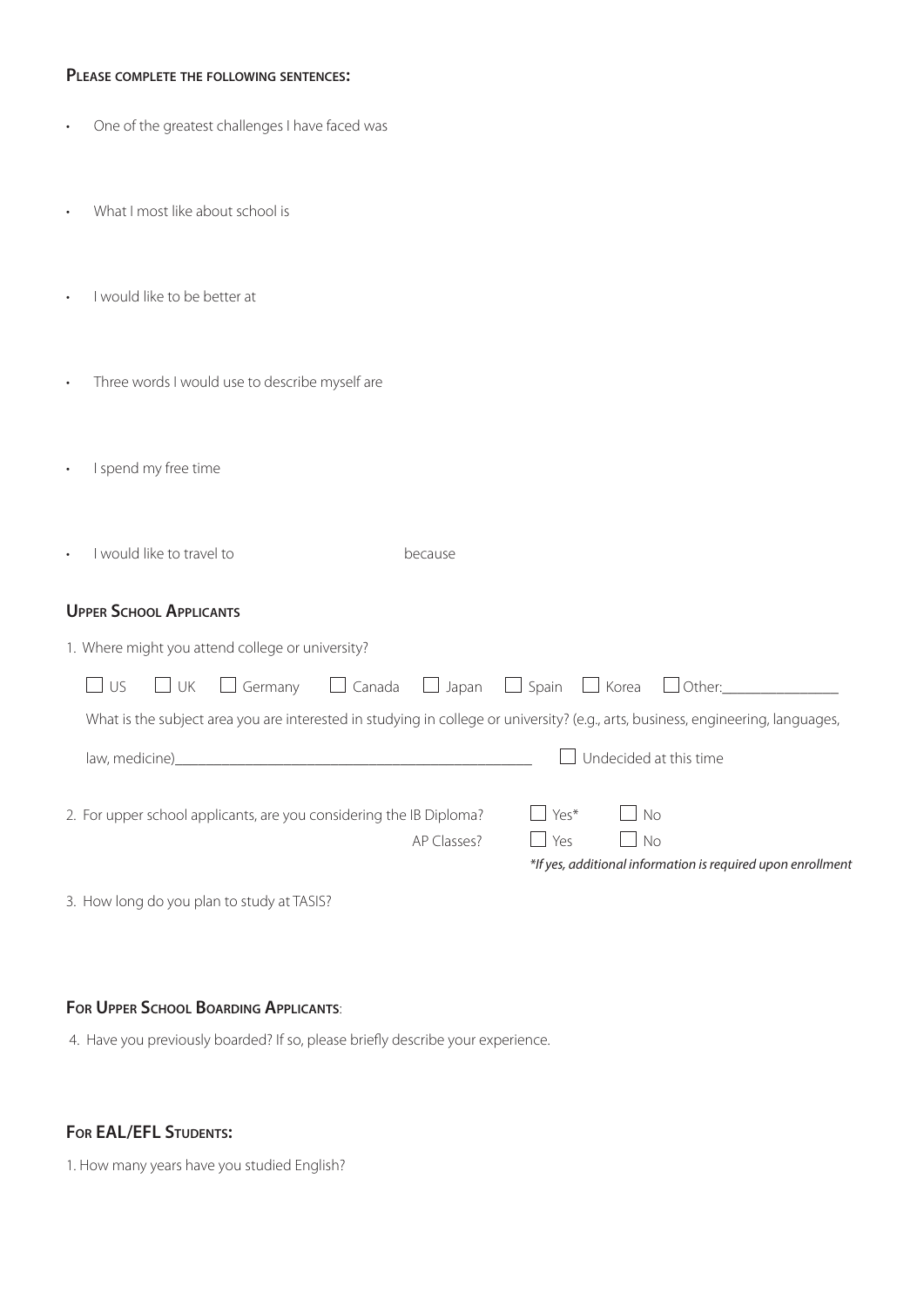| 3. Are any of your other subjects taught in English? $\Box$ Yes $\Box$ No If yes, please specify |  |  |  |
|--------------------------------------------------------------------------------------------------|--|--|--|
|--------------------------------------------------------------------------------------------------|--|--|--|

4. Have you taken an external English language examination besides the SLEP test (i.e., Cambridge First Certificate, or Proficiency; TOEFL; etc.)? If so, what was the test and what were your results?

5. What English books have you read recently? State whether the text was simplified for EAL students.

### **For All Students:**

#### **Essay**

Answer ONE of the following questions or statements. Your essay, (approximately 200-300 words), should be written neatly by you in your own handwriting. Please sign in the space provided on the following page.

### Applicants for Grades 9 - 12

Write a profile describing yourself and your family, and your expectations for your experience at TASIS England. In addition, please submit a graded writing sample in English that has been completed for school.

\_\_\_\_\_\_\_\_\_\_\_\_\_\_\_\_\_\_\_\_\_\_\_\_\_\_\_\_\_\_\_\_\_\_\_\_\_\_\_\_\_\_\_\_\_\_\_\_\_\_\_\_\_\_\_\_\_\_\_\_\_\_\_\_\_\_\_\_\_\_\_\_\_\_\_\_\_\_\_\_\_\_\_\_\_\_\_\_\_\_\_\_\_\_\_\_\_\_\_\_\_\_\_

\_\_\_\_\_\_\_\_\_\_\_\_\_\_\_\_\_\_\_\_\_\_\_\_\_\_\_\_\_\_\_\_\_\_\_\_\_\_\_\_\_\_\_\_\_\_\_\_\_\_\_\_\_\_\_\_\_\_\_\_\_\_\_\_\_\_\_\_\_\_\_\_\_\_\_\_\_\_\_\_\_\_\_\_\_\_\_\_\_\_\_\_\_\_\_\_\_\_\_\_\_\_\_

\_\_\_\_\_\_\_\_\_\_\_\_\_\_\_\_\_\_\_\_\_\_\_\_\_\_\_\_\_\_\_\_\_\_\_\_\_\_\_\_\_\_\_\_\_\_\_\_\_\_\_\_\_\_\_\_\_\_\_\_\_\_\_\_\_\_\_\_\_\_\_\_\_\_\_\_\_\_\_\_\_\_\_\_\_\_\_\_\_\_\_\_\_\_\_\_\_\_\_\_\_\_\_

\_\_\_\_\_\_\_\_\_\_\_\_\_\_\_\_\_\_\_\_\_\_\_\_\_\_\_\_\_\_\_\_\_\_\_\_\_\_\_\_\_\_\_\_\_\_\_\_\_\_\_\_\_\_\_\_\_\_\_\_\_\_\_\_\_\_\_\_\_\_\_\_\_\_\_\_\_\_\_\_\_\_\_\_\_\_\_\_\_\_\_\_\_\_\_\_\_\_\_\_\_\_\_

\_\_\_\_\_\_\_\_\_\_\_\_\_\_\_\_\_\_\_\_\_\_\_\_\_\_\_\_\_\_\_\_\_\_\_\_\_\_\_\_\_\_\_\_\_\_\_\_\_\_\_\_\_\_\_\_\_\_\_\_\_\_\_\_\_\_\_\_\_\_\_\_\_\_\_\_\_\_\_\_\_\_\_\_\_\_\_\_\_\_\_\_\_\_\_\_\_\_\_\_\_\_\_

\_\_\_\_\_\_\_\_\_\_\_\_\_\_\_\_\_\_\_\_\_\_\_\_\_\_\_\_\_\_\_\_\_\_\_\_\_\_\_\_\_\_\_\_\_\_\_\_\_\_\_\_\_\_\_\_\_\_\_\_\_\_\_\_\_\_\_\_\_\_\_\_\_\_\_\_\_\_\_\_\_\_\_\_\_\_\_\_\_\_\_\_\_\_\_\_\_\_\_\_\_\_\_

\_\_\_\_\_\_\_\_\_\_\_\_\_\_\_\_\_\_\_\_\_\_\_\_\_\_\_\_\_\_\_\_\_\_\_\_\_\_\_\_\_\_\_\_\_\_\_\_\_\_\_\_\_\_\_\_\_\_\_\_\_\_\_\_\_\_\_\_\_\_\_\_\_\_\_\_\_\_\_\_\_\_\_\_\_\_\_\_\_\_\_\_\_\_\_\_\_\_\_\_\_\_\_

\_\_\_\_\_\_\_\_\_\_\_\_\_\_\_\_\_\_\_\_\_\_\_\_\_\_\_\_\_\_\_\_\_\_\_\_\_\_\_\_\_\_\_\_\_\_\_\_\_\_\_\_\_\_\_\_\_\_\_\_\_\_\_\_\_\_\_\_\_\_\_\_\_\_\_\_\_\_\_\_\_\_\_\_\_\_\_\_\_\_\_\_\_\_\_\_\_\_\_\_\_\_\_

\_\_\_\_\_\_\_\_\_\_\_\_\_\_\_\_\_\_\_\_\_\_\_\_\_\_\_\_\_\_\_\_\_\_\_\_\_\_\_\_\_\_\_\_\_\_\_\_\_\_\_\_\_\_\_\_\_\_\_\_\_\_\_\_\_\_\_\_\_\_\_\_\_\_\_\_\_\_\_\_\_\_\_\_\_\_\_\_\_\_\_\_\_\_\_\_\_\_\_\_\_\_\_\_\_\_

\_\_\_\_\_\_\_\_\_\_\_\_\_\_\_\_\_\_\_\_\_\_\_\_\_\_\_\_\_\_\_\_\_\_\_\_\_\_\_\_\_\_\_\_\_\_\_\_\_\_\_\_\_\_\_\_\_\_\_\_\_\_\_\_\_\_\_\_\_\_\_\_\_\_\_\_\_\_\_\_\_\_\_\_\_\_\_\_\_\_\_\_\_\_\_\_\_\_\_\_\_\_\_\_\_\_

\_\_\_\_\_\_\_\_\_\_\_\_\_\_\_\_\_\_\_\_\_\_\_\_\_\_\_\_\_\_\_\_\_\_\_\_\_\_\_\_\_\_\_\_\_\_\_\_\_\_\_\_\_\_\_\_\_\_\_\_\_\_\_\_\_\_\_\_\_\_\_\_\_\_\_\_\_\_\_\_\_\_\_\_\_\_\_\_\_\_\_\_\_\_\_\_\_\_\_\_\_\_\_\_\_\_

\_\_\_\_\_\_\_\_\_\_\_\_\_\_\_\_\_\_\_\_\_\_\_\_\_\_\_\_\_\_\_\_\_\_\_\_\_\_\_\_\_\_\_\_\_\_\_\_\_\_\_\_\_\_\_\_\_\_\_\_\_\_\_\_\_\_\_\_\_\_\_\_\_\_\_\_\_\_\_\_\_\_\_\_\_\_\_\_\_\_\_\_\_\_\_\_\_\_\_\_\_\_\_\_\_\_

\_\_\_\_\_\_\_\_\_\_\_\_\_\_\_\_\_\_\_\_\_\_\_\_\_\_\_\_\_\_\_\_\_\_\_\_\_\_\_\_\_\_\_\_\_\_\_\_\_\_\_\_\_\_\_\_\_\_\_\_\_\_\_\_\_\_\_\_\_\_\_\_\_\_\_\_\_\_\_\_\_\_\_\_\_\_\_\_\_\_\_\_\_\_\_\_\_\_\_\_\_\_\_\_\_\_

#### Applicants for Grades 6 - 8

Select one of the following topics **or** submit a graded writing sample in English that has been completed for school:

- 1. Choose three people from the past or present and explain why you would like to invite them to a dinner party at your house.
- 2. Describe an unforgettable experience from your life and explain why it was so significant.